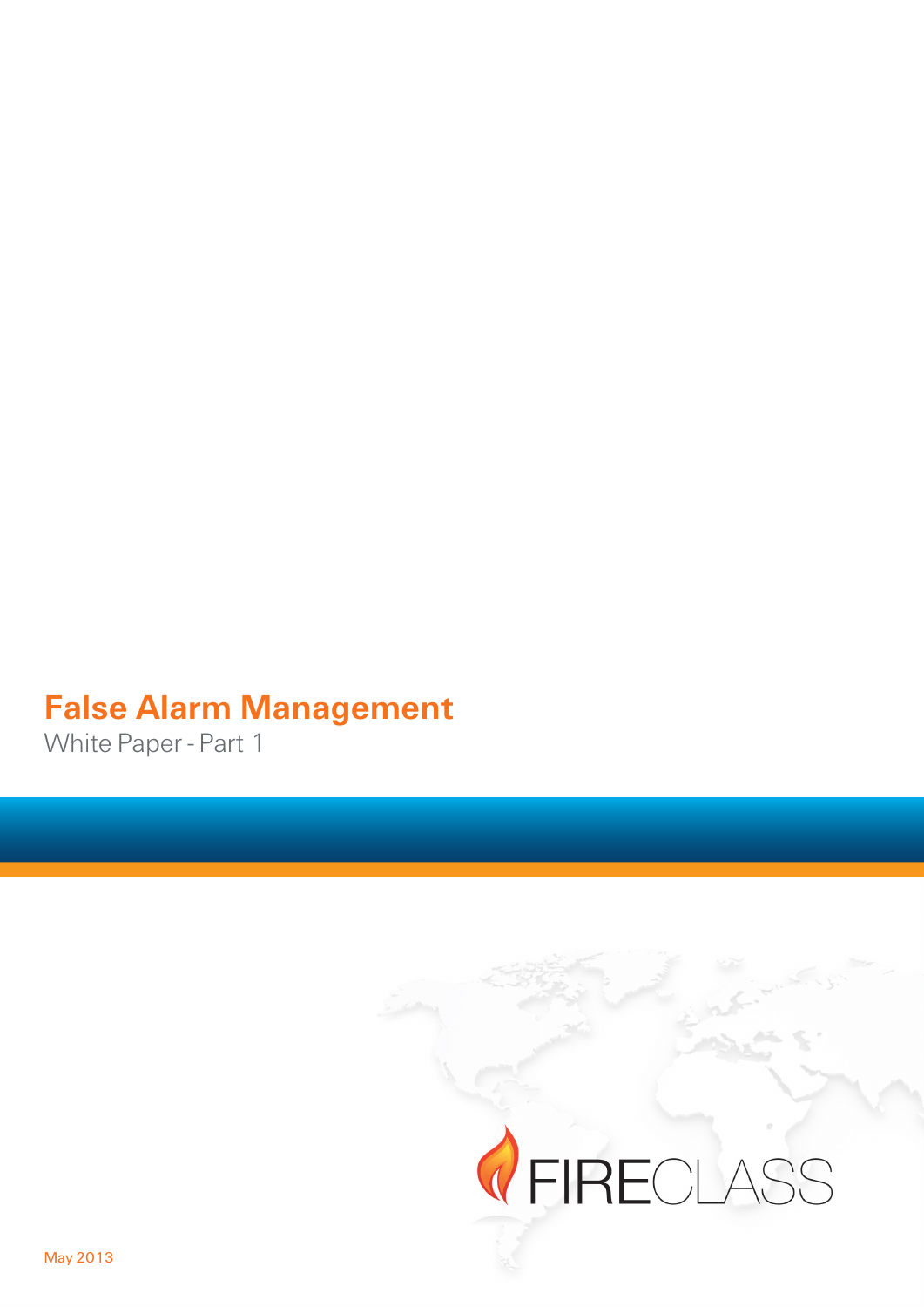| Contents |                                                | Page |
|----------|------------------------------------------------|------|
|          | Introduction                                   | 3    |
|          | Who is FireClass?                              | 3    |
|          | Purpose of the white paper?                    | 3    |
|          | What types of false alarms occur?              | 3    |
|          | Are false alarms that big an issue?            | 5    |
|          | <b>Reducing False Alarms</b>                   | 6    |
|          | Fire Safety & the Law                          | 6    |
|          | Compliance                                     | 6    |
|          | Responsible Person                             | 7    |
|          | Servicing as a method of reducing False Alarms | 8    |
|          | Conclusion                                     | 10   |
|          | Sources                                        | 10   |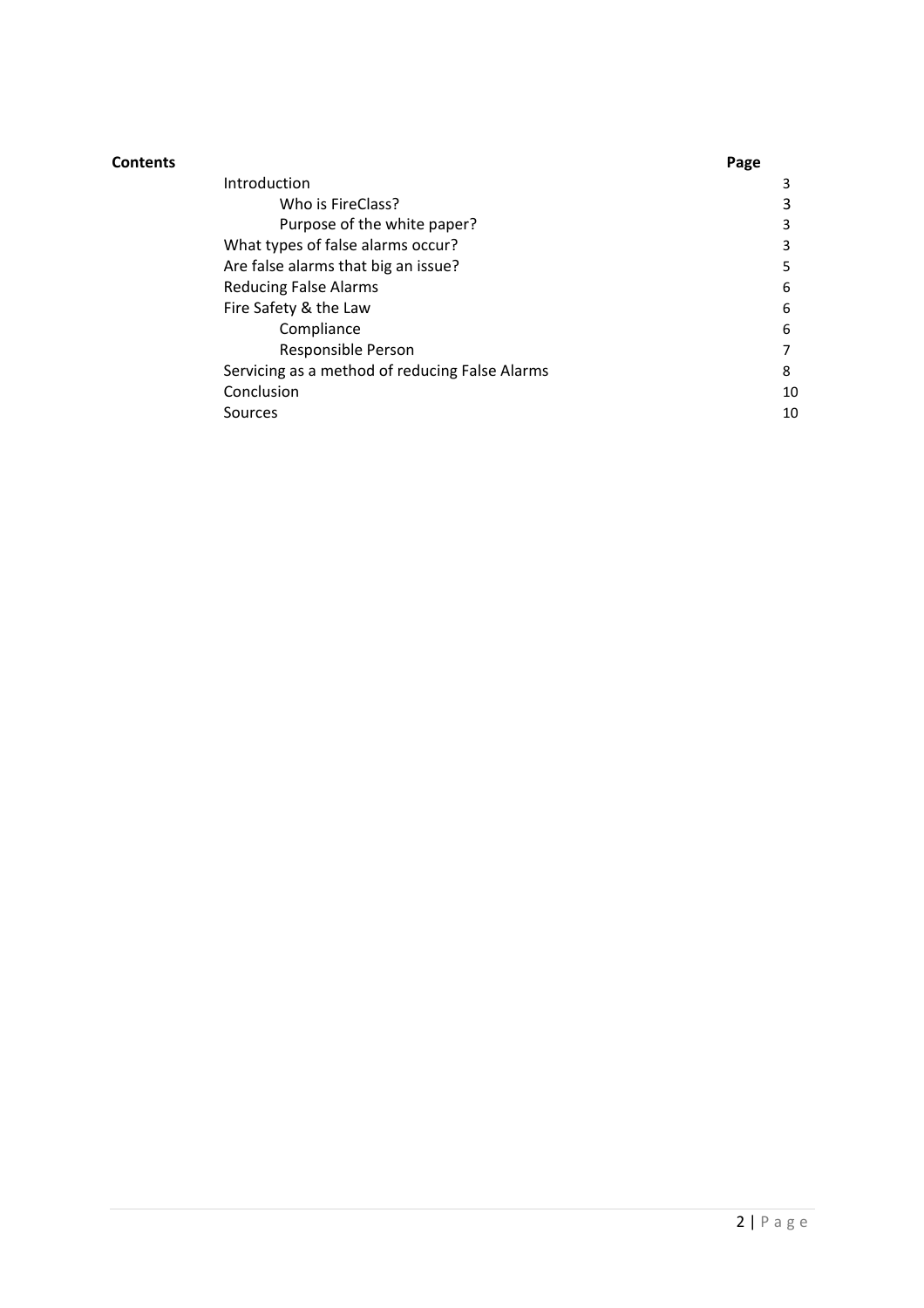# **Introduction''**

### **Who is FireClass?**

FireClass manufacturers fire detection equipment and is a world leading fire alarm system manufacturer and supplier. The FireClass range of fire detection equipment compromises both addressable and conventional systems with a full suite of ancillaries including fire alarm control panels and repeaters, smoke detectors, carbon monoxide detectors, fire alarm sounders and manual break glass call points. FireClass also manufactures a range of fire suppression equipment including gas extinguishing control panels and manual release and abort call points.

FireClass is a revolutionary new class of commercial fire detection products.

Comprising a comprehensive range of fully approved quality products designed and manufactured in Europe, FireClass is designed to appeal to both the end user and installer. It is the latest fire detection technology packaged as an easy to install, out-of-the-box, digital open-protocol solution.

Designed and engineered in Europe, FireClass technology is part of Tyco International, the world leader in fire and security solutions. Tyco has been specialising in fire detection control equipment for the last 50 years. Our team of expert engineers and designers have been developing fire detection solutions for a wide range of environments from simple conventional systems to complex integrated systems for hazardous industrial installations.

This expertise and heritage has been responsible for innovative solutions over the years including the first carbon monoxide fire detection technology for commercial environments and triple sensing technology. It is this expertise which has now been applied to the FireClass technology to bring you FireClass – a new class of fire detection solution designed to meet all your needs from a single supplier.

The FireClass range of fire detection equipment includes, conventional, addressable and gas extinguishing fire alarm control panels with a suite of ancillaries including smoke detectors, fire alarm sounders, and break glass manual call points.

## Purpose of the white paper

FireClass wishes to emphasise the importance false alarm management should be to the fire and security industry. It is not just a focus on manufacturers but also for installers and end users. By reducing false alarms ultimately fewer lives are put at risk and more lives would be saved each year. There is also a cost benefit for all businesses involved in the supply chain. This reduction in costs can be refocused on product innovations providing more security and a safer work environment for all. FireClass has a number of innovations which can help manage and reduce the risk of a false alarm which the paper will also highlight and provide further detail on. The white paper is split into two parts, the first part was released on the 9<sup>th</sup> May 2013 and seeks to define the false alarm landscape, part 2 focuses on the specific products and technologies that FireClass can provide to aid in the battle against false alarms.

#### What types of false alarm occur?

It is accepted that there are a variety of false alarms that occur. Malicious false alarms are exceptionally frustrating for all parties involved. Although less prevalent in larger organisations, institutions such as schools and hospitals and other public areas such as train stations still are affected by malicious false alarms. Fire alarm systems and their equipment are constantly being upgraded and innovated to reduce both the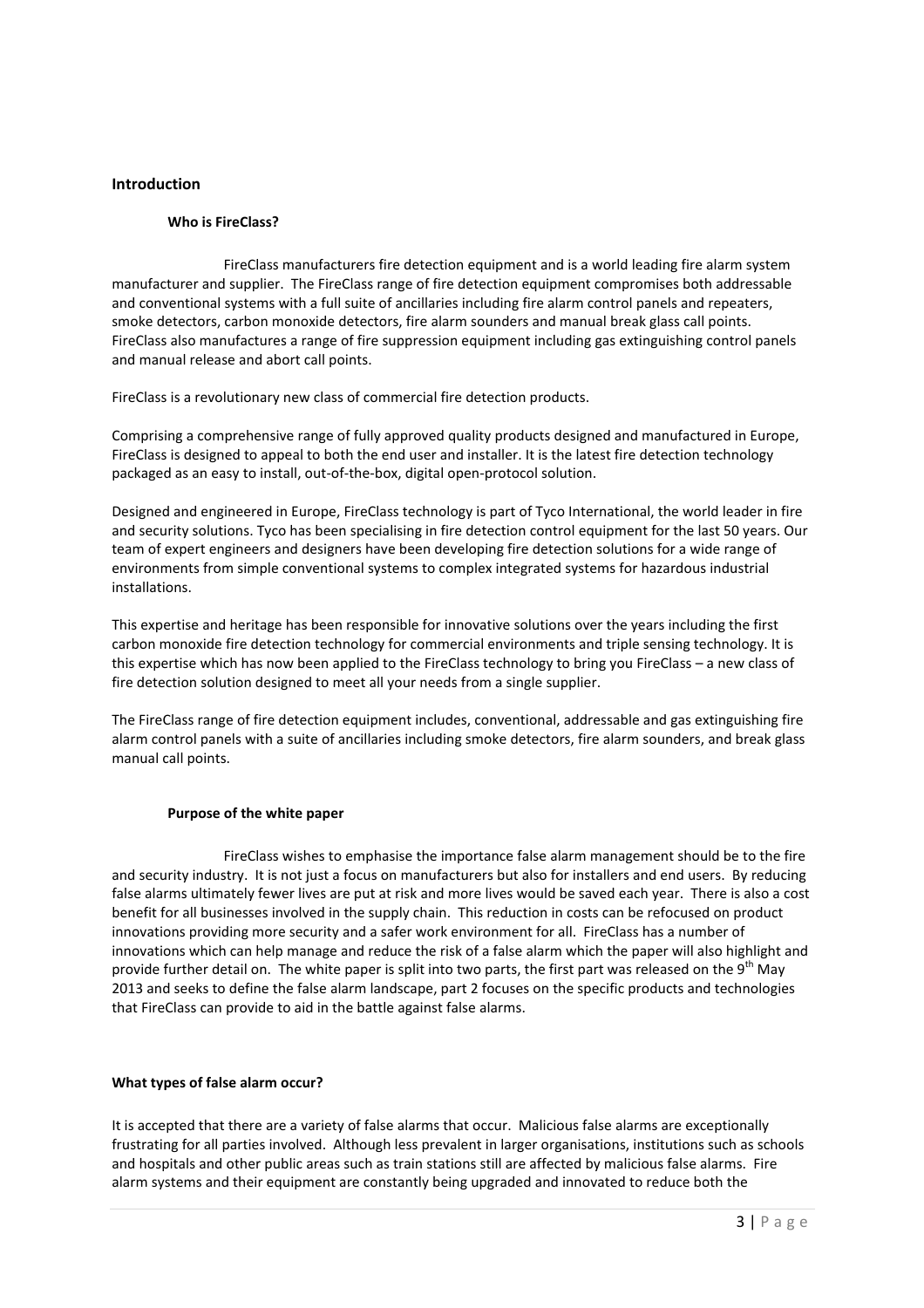frequency and the damage these false alarms can do. Some systems now allow for a visual confirmation of the fire before the fire service is notified and sometimes simply having protective screens, such as the ones FireClass manufacturers reduce malicious false alarms instantly.

Depending on the design of your fire and security system there are a number of ways to reduce malicious false alarms. The white paper will delve into specific technologies and products that FireClass provide which could significantly help, later in this paper. Looking at the layout of your fire alarm system can also help significantly. Conventional manual call points can be replaced with break glass call points, which will lead to a small drop in malicious false alarms. Hinged covers can help further, dummy and real security cameras placed prominently near specific call points can all help reduce the amount of malicious false alarms.

In certain fire alarm systems, fire services have introduced a delay in responding and wait for audio or visual confirmation the fire alarm is real. This allows a fire safety officer to locate and inspect the area in the first instance. An addressable fire alarm system can help both the fire safety officer and fire service quickly locate potential fires and reduce the damage caused.

There will always be an element of false alarms raised that were backed by good intent. Far from discouraging individuals not to raise an alarm if they believe there is one, the entire industry should be focused on investing in as much awareness and training as is possible. This will reduce false alarms but also ensure that real fire alarms are raised quickly and appropriately.

The agreed other type of false alarm comes down to equipment, installation and servicing. FireClass cannot emphasise enough the importance of these three areas combined. This is also not just in relation to false alarms but also for the very purpose they were intended for. Common causes of false alarm include;

- Poorly maintained systems or lack of maintenance
- Badly designed or poorly installed systems
- Insect infestation.
- Build-up of dirt and dust in detector smoke chambers
- Steam ingress into smoke chambers such as from en suite bathrooms in hotels
- Smoke from processes other than fire, welding for example
- Aerosols and atmospheric pressures
- Cooking processes such as flambéing
- Theatrical smoke, dry ice, candles and incense
- Sudden heat ingress such as opening industrial oven doors
- Water ingress into electronics
- Diesel emissions on loading bays
- Cutting, welding and 'hot' work

This white paper will focus around the issues with which FireClass can actively help, as one of the leading fire detection and suppression companies in the world.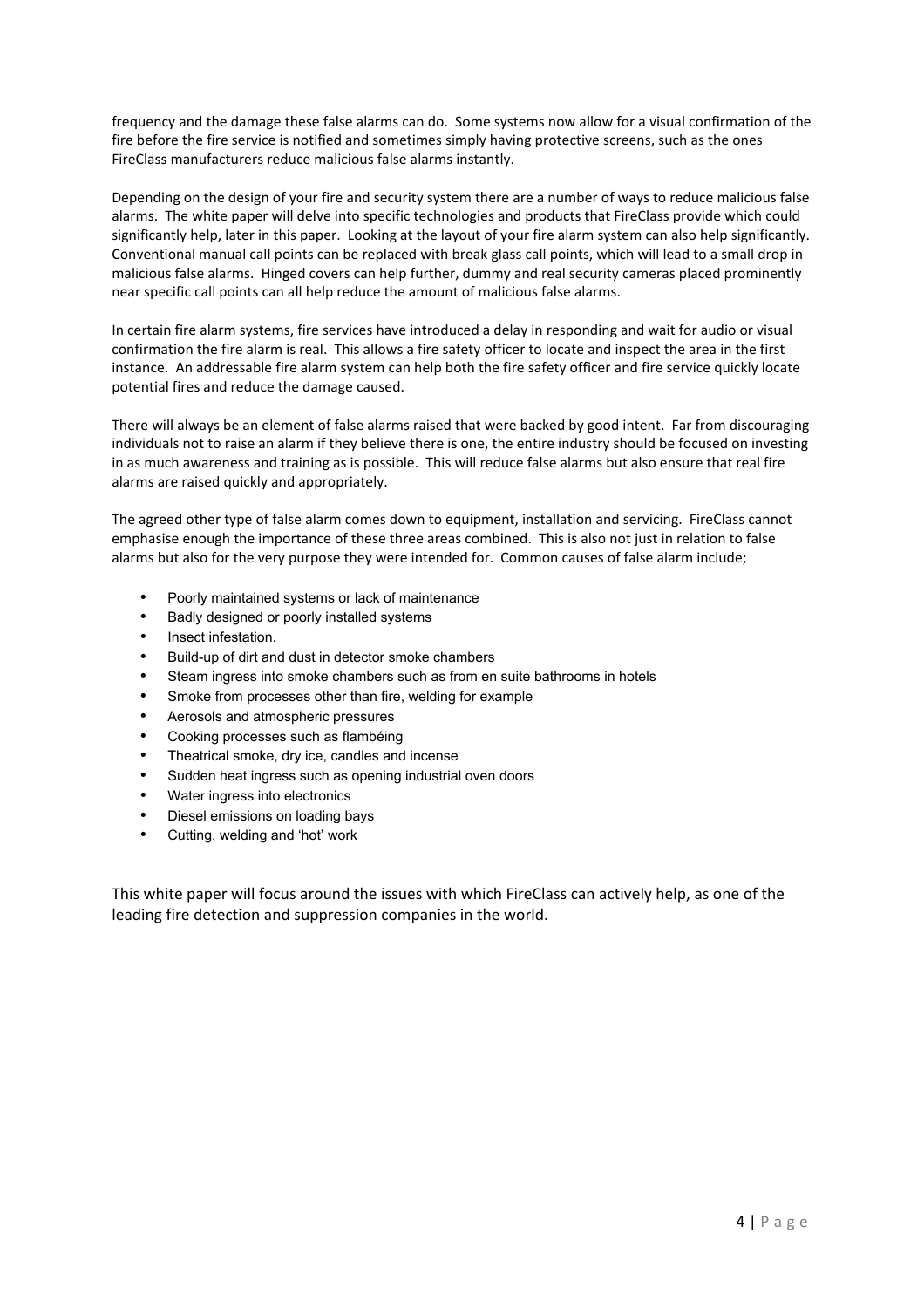## Are false alarms that big an issue?

The graph below is taken from the Fire Statistics Great Britain 2010/11 published by the National Statistics Office.



In 2010/11 the UK fire service were called out to 337,000 false alarms, according to the Department for Communities and Local Government (DCLG). "The annual cost to the fire service alone was estimated to be in the region of £1 billion. When you consider the financial implications to businesses and services that are also affected by downtime by false alarms the costs suddenly start spiralling incredibly. It has been estimated in some circles that the real cost in terms of to the fire service works out at £300 for every half hour they are occupied. Because of the Localism Act 2011, local fire authorities can now charge following persistent false alarms and facilities managers need to be aware of this new cost of poor management of the fire alarm system. The costs of production loss coupled with potential fines will quickly dwarf the cost of managing and maintaining a fire detection system.

Cost is not the focal point of the issue. The fire and security industry is one of the most unique frameworks within the world. Rather than a purely competitive zeal for business the industry is dedicated to providing as comprehensive a service to protecting lives and property as much as is humanly possible. False alarms result in fire services not being able to attend genuine emergencies or fires placing honest people in an unfair danger. There are significant risks for both the fire service and the general public in attending a fire alarm. Due to the nature of the life or death situations the fire service may be attending, deaths whilst driving under a blue light are not uncommon.

False alarms also breed complacency. If a workforce is constantly being evacuated due to false alarms when a real alarm actually occurs, panic can occur and lives put at risk due to not taking the situation as seriously as it should be.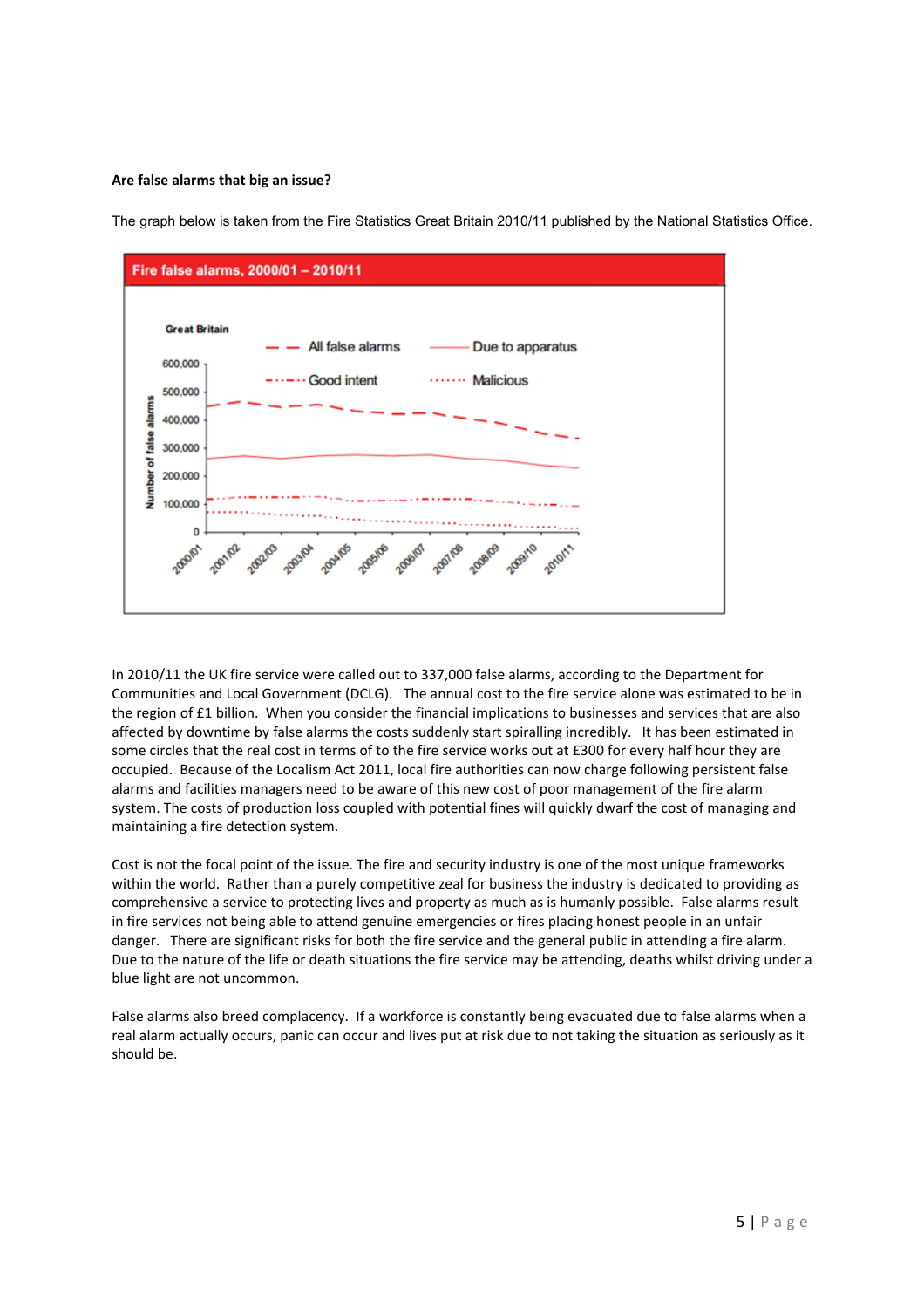### **Reducing'False'Alarms**

Fire and rescue services are taking drastic measures to cut the costs associated with attending these call outs. Some are reducing the number of engines sent while others have stopped mobilising altogether in response to automatic fire alarms. However, there are other ways to reduce false alarms and the costs they generate.

Technology and training, along with good system design, can help to reduce the frequency of false alarms. There are many reasons alarms go off accidentally. The alarm may be poorly installed or it could be the incorrect system for its purpose. The device could also be fitted at the wrong height or installed in the wrong place. Importantly, if there are issues with the alarm at installation, then unless these are addressed the false alarms will continue to happen.

There are many sources of advice available to those responsible for the fire alarm system. The fire service plays an important role but manufacturers and installers of fire safety equipment can also be a great source of information. This is where FireClass seeks to provide our ethical obligation to help where we can. This training and advice can go a long way in helping to reduce false alarms.

Some businesses now employ a 'double knock' approach. This approach indicates in the event of a fire, a fire assessor or suitable individual will determine if the fire threat is genuine or a false alarm. A fail safe is built into the system, allowing for a short time frame before the fire service are automatically contacted. However in the event of another piece of fire detection equipment being sent into a state of alert, the fire service responds immediately, with no time delay. Quite often this is usually a piece of fire detection equipment that is built from a different technology. For example if a smoke alarm detected a fire, a heat detector or break glass call point issuing a state of alarm subsequently would result in an immediate response.

#### **Fire Safety and the Law**

#### **Compliance**

In BS5839-1: Fire detection and fire alarm systems for buildings; Code of practice for system design, installation, commission and maintenance it is required to have the following;

- A current Risk Assessment
- A log Book that records the date and time of the weekly tests, any faults or false alarms. If any work is conducted on the system this also needs to be recorded along with details of who carried out the work.
- A BS 5839-1 G1 design certificate which specifies the fire plan, drawings detailing the category and level of protection and any variations agreed with applicable parties.
- A BS 5839-1 G2 Installation certificate, including a set of 'as fitted' drawings.
- A BS 5839-1 G3 Commissioning certificate, equipment manuals with user instructions.
- Alternatively a G5 certificate in place of the G1, G2 & G3 that includes all the additional material listed above.
- A BS 5839-1 G4 Acceptance certificate that confirms the date of handover
- A BS 5839-1 G6 Inspection & Servicing certificate(s) that record all tests and checks made at each service visit since original installation – handover.
- A BS 5839-1 G7 Modification certificates identifying any work undertaken on the system since the date of handover.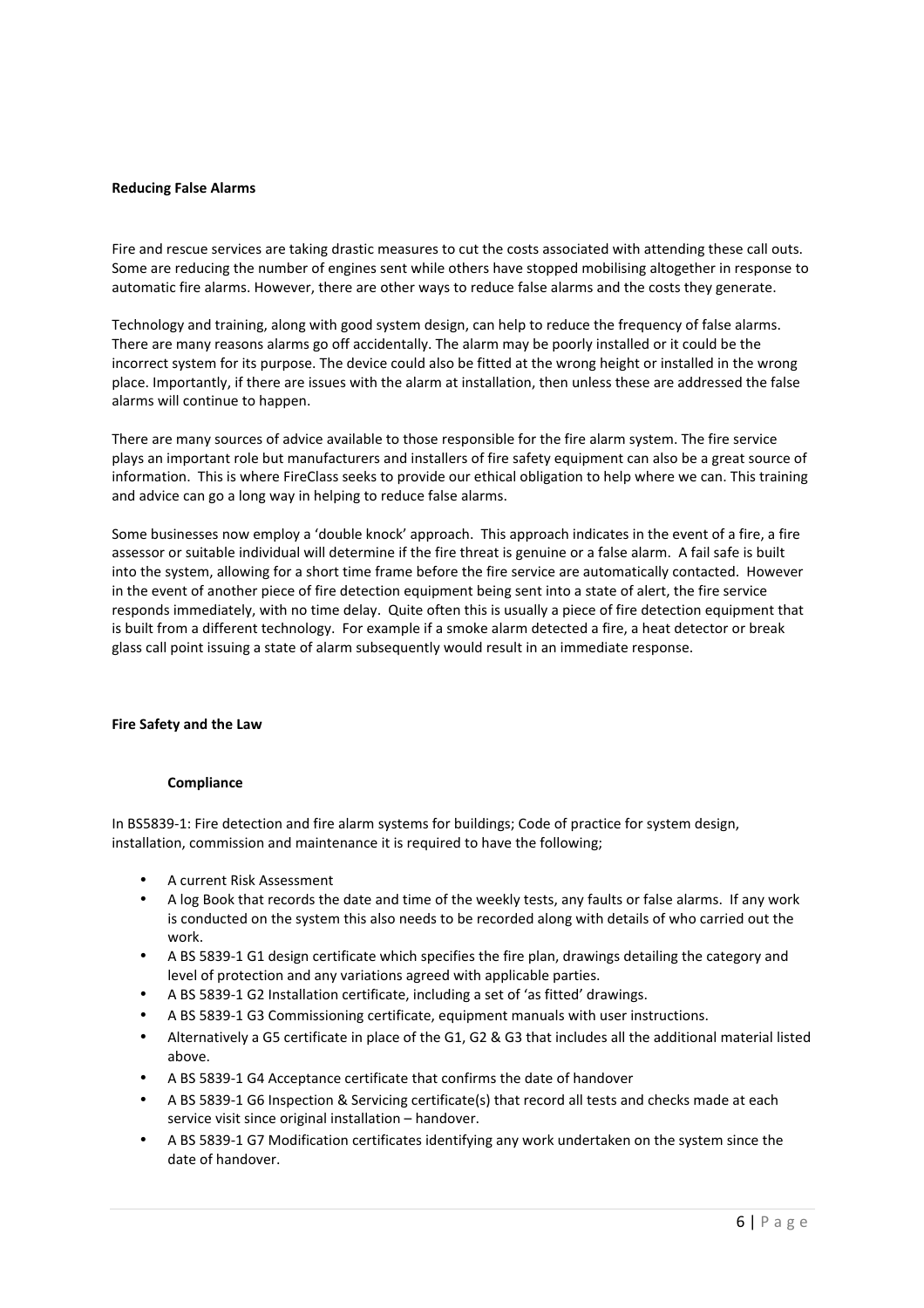The prosecutions for failing to respect the law in relation to fire safety and the subsequent punishments and or prison terms being handed out, are becoming significantly larger to show the real life implications of failing to take every precaution possible in preventing fires and saving lives.

FireClass has commissioned a Consultants guide in respect of BS5839-1:2002. The Code of Practice for fire detection and alarm systems for buildings is a detailed and comprehensive document which requires careful reading to fully understand its' requirements and latest approach to ensuring the safety of buildings and their occupants from the ever present threat of fire. Please download a free copy here.

# **Responsible'Person**

The first thing on the agenda for any person responsible for certifying the safety of a building is ensuring that the correct fire alarm is installed. Research conducted by the Department for Communities and Local Government found that of the 16,400 dwelling fires last year, 37% occurred in places that lacked an alarm. A further 25% occurred in places where a fire alarm was present but non-operational.

Each system must have the appropriate detectors for the environment it is detecting. A heat-detecting system would be inappropriate for a kitchen environment as it would generally be much hotter than other areas of the building. If a heat-detection system was to be used in this kind of environment the chances are that the alarm would be set off unnecessarily and frequently. Many fire solutions analyse air quality and if there is a lot of dust in the area in which they are sited, they may become blocked. Without proper servicing and maintenance an issue like this could go unnoticed and create future problems. Optical sensor products might seem like a better, cheaper option but it will not always be the most suitable. It might work in a fire situation but it could frequently be set off accidently.

The responsible person nominated to supervise your fire detection and fire alarm system, should have received appropriate training. That person will have the skills, knowledge, or experience needed to make sure that:

- The system is properly maintained and remains in good working order.
- Faults are dealt with quickly and efficiently
- Persons who have to take specific action when a fire alarm goes off have appropriate training"<br>• All false alarms are investigated and action taken to solve any problems.
- All false alarms are investigated and action taken to solve any problems

Many unwanted fire alarm signals are caused by building work being carried out in the vicinity of fire detectors. The responsible person for your company should ensure that staff and visiting contractors are made aware that the building is fitted with an automatic fire detection and fire alarm system.

Where possible, permanent notices should be displayed at the entrance to all areas in which detectors are sited. A suitable text is: "this area is protected by automatic fire detectors. Before undertaking any work involving heat, flame, dust or sparks, clearance must be obtained from (Name of responsible person)."

The responsible person must also ensure that maintenance or other work is carried out on the system only by a competent person. If the person nominated needs training, you can get further advice from:

- The company that installed or maintains the system
- British Fire Protection Systems Association

The appointed Responsible Person must ensure that the risk assessment of the premises is carried out and crucially regularly updated every year at least once. The responsible person should also ensure that the fire alarm system is maintained by a competent and trained servicing organisation.

Part of the risk assessment must ensure that the correct type of detection is installed throughout the premises and it is applicable to manage the risk from fire and from false alarm potential. Any reputable fire alarm company will be happy to advise.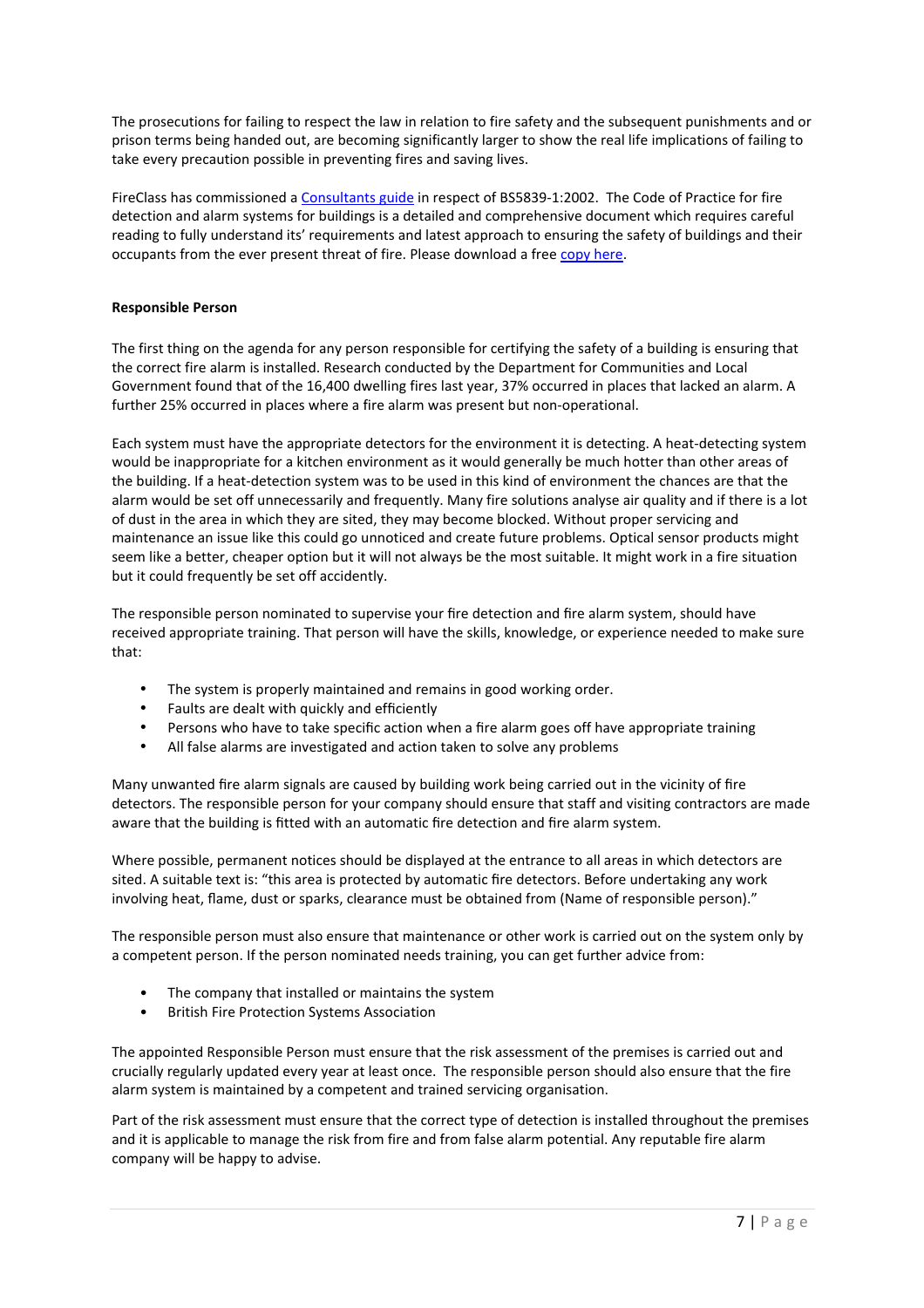In the event a building has a changed purpose or in the event building work is carried out and the building is extended or even downsized all interested parties must be consulted. There is a likelihood the fire alarm system will need to be altered and it is imperative that these changes are made. Depending on the building work undertaken or the new purpose, has potential massive implications on a system, determining whether an addressable or conventional system is most appropriate, whether any building work affects any of the existing fire detection equipment and crucially whether all parts of the building would be covered by the fire detection equipment. The wiring of the systems is likely to be affected, buildings with ducting may require different types of sensors to be applied and the type of detector may no longer be appropriate. One of the areas often overlooked is the cause and effect programming as the risk from both fire and false alarm may change.

Interested parties can include, but are not limited to;

- The manufacturer of the fire alarm system
- The fire alarm servicing organisation
- Fire prevention officers.
- Insurance Organisations
- Facility"Managers
- The Fire Service
- The building firm
- Mechanical engineers

The responsible person should ensure that the alarm is regularly tested and indeed the fire plan for evacuation procedures is regularly undertaken. Weekly sounder tests are a common occurrence in most buildings and the responsible person should ensure that those persons using the fire alarm system are properly trained. This stops needless false alarms and call outs resulting from procedures not being followed and for inadvertent false alarms being triggered by improper use of the fire alarm system.

One of the common reasons for a false alarm being triggered is systems becoming old and obsolete. Whilst most individuals would think it fairly regular to update their vehicles or clothing over time, fire alarm systems can be significantly overlooked. Crucially this has a bearing on management of false alarms. Technology advances at a rapid rate and indeed if it was possible to provide every organisation and building with up to date technology in their fire alarm system, the issue of false alarms would not be as prevalent as it is today. Modern fire equipment is also based on much more complex technology than even equipment that was considered new 10 years ago. The complex technology used in fire detection equipment can include the following in the fire alarm system programming to reduce false alarms;

- Time delays,
- Day/night modes,
- Co-incidence detection and verification

### Servicing as a method of reducing false alarms.

The role of the servicing organisation and or engineer is just as important as that of a responsible person. A suitable risk assessment should determine the frequency with which the system needs to be serviced. Factors such as the size of the fire alarm system, complexity level, the risk level covered by the fire alarm system influence the frequency for how often a fire alarm system should be serviced. At the minimum this should be twice a year, rising up to 4-5 times. Regular servicing ensures that the risk of a false alarm is reduced. At each service the engineer will check and test all operations of the control elements of the system. This includes not just the fire alarm control panel and the performance of the system but also the power supplies and fire alarm sounders. Reputable service organisations also test 25%-50% of all the devices such as detectors which are checked yearly. This level of detail in servicing reduces the risk of equipment being faulty which in turn reduces the level of false alarms.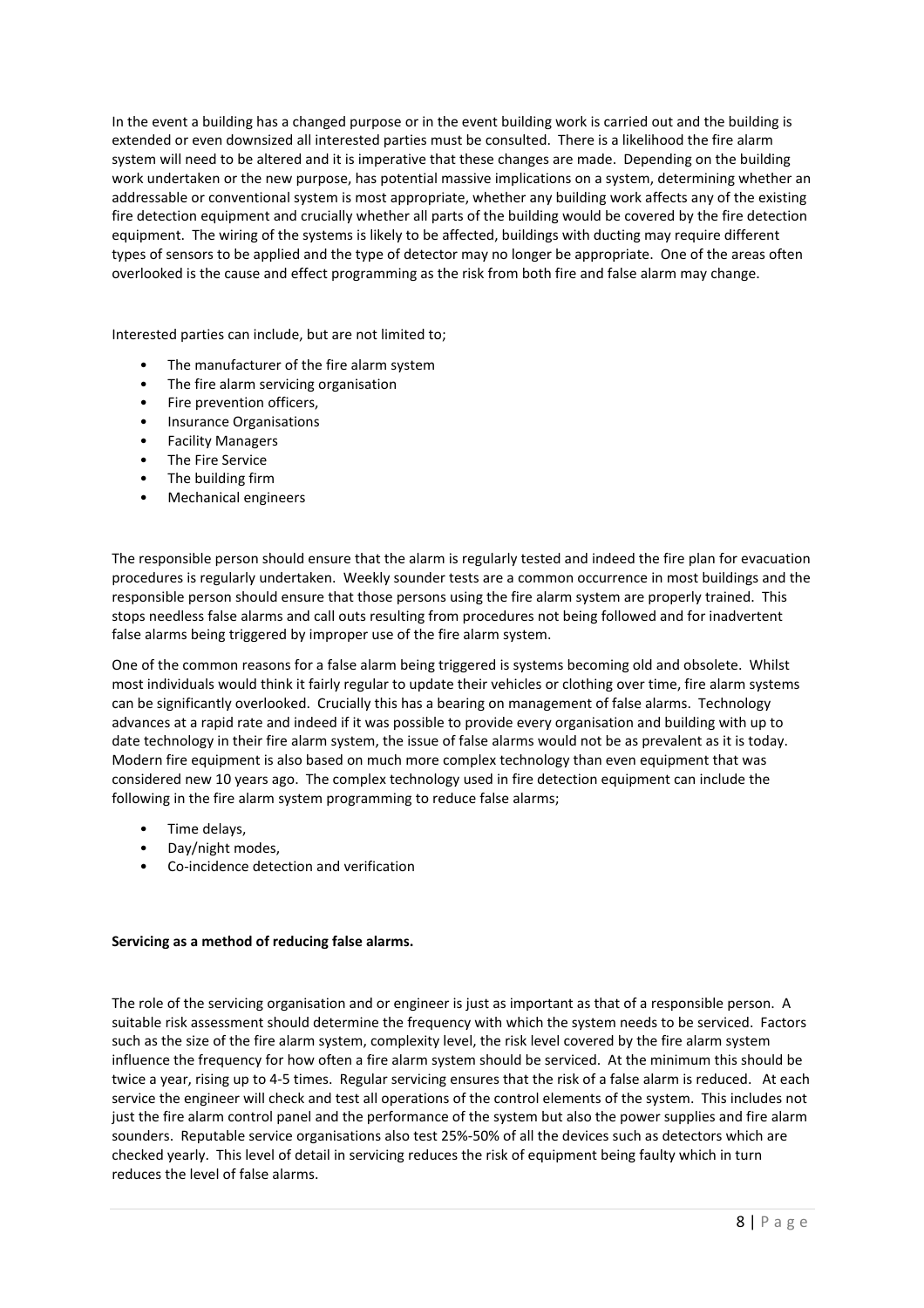The engineer will also check the false alarm record to determine;

- The rate of false alarms expressed as number of false alarms per 100 detectors
- Whether two or more false alarms have arisen from any single device
- Whether any persistent cause of false alarm can be identified
- The dirt build up levels in all detectors and change any which are going out of operational parameters

If warranted, the engineer and service organisation will carry out further in depth investigation into persistent false alarms and try to establish the technical or environmental causes. FireClass recommends always erring on the side of caution, in the event of a real life emergency the possible ramifications of not doing so are disastrous. The industry has also seen some of the highest fines issued this year against organisations and individuals neglecting their duties. Whilst FireClass seek to manage and reduce the frequency of false alarms, failure to maintain and monitor systems properly can result in extremely costly cases.

## Selected case studies taken from Building 4 Change ( $\frac{\text{http://www.buiding4change.com/page.isp?id=1111}}{\text{http://www.buiding4change.com/page.isp?id=1111)}}$

# Co-operative Group, 26 Apr 2010

The world's largest consumer-owned business, the Co-operative Group, was fined over £200,000 after pleading guilty in Southampton Crown Court to serious fire safety breaches at its store in Southampton.

The prosecution by Hampshire Fire and Rescue Authority took into account six breaches of fire safety under the Regulatory Reform (Fire Safety) Order 2005. The Co-Operative Group was fined £35,000 for each of the six offences and ordered to pay a total of £210,000, plus costs in excess of £28,000 to Hampshire Fire and Rescue Authority.

# **Christopher Morris, 23 Dec 2010**

A former retained firefighter who failed to maintain a fire alarm in a care home was fined £11,000 including costs in what is thought to be the first case of its kind.

Christopher Morris, 56, was fined £2,500 for each offence and £6,000 in costs for failing to maintain a fire alarm system at a care home in Trafford, Manchester, to a recognised standard and failing to inform the owners of the home of the deficiencies in the system.

Morris is believed to be the first fire alarm engineer to be prosecuted as a Responsible Person under the Regulatory Reform (Fire Safety) Order 2005. At the previous hearing the bench at Trafford Magistrates Court decided it did not have sufficient powers to deal with the case and what they described as 'culpable neglect' by the defendant.

## Lee Pemberton, 28 Oct 2011

A landlord and his property firm were ordered to pay more than £33,000 for breaching fire safety legislation. Lee Pemberton, a director of PemCo Investments Ltd, pleaded guilty to seven offences relating to a property above a shop, in Lune Street, Preston.

Lancashire Fire and Rescue Service chiefs said Pemberton put residents at risk of death or serious injury if there had been a fire in the house of multiple occupants. The offences included failing to provide appropriate fire detectors and alarms, a lack of a suitable fire risk assessment and an unsuitable system of maintenance for the building.